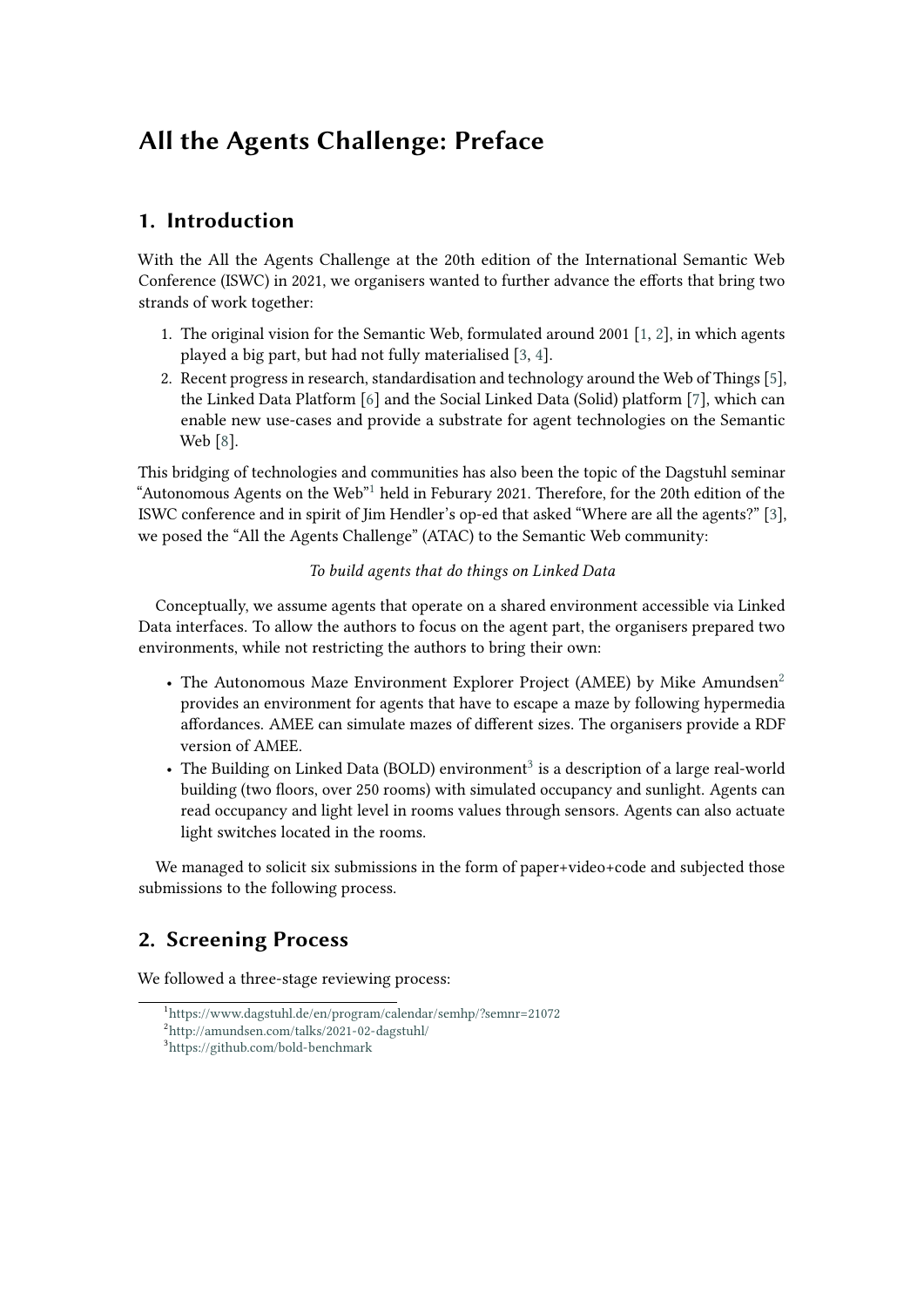- 1. The organisers pre-screened the submissions whether they adhere to the hard minimum criteria (see section [2.1\)](#page-1-0), and if they did, provided editorial feedback. All submissions passed this stage.
- 2. The organisers passed the submissions to a jury of senior scholars (see section [2.2\)](#page-1-1) in the field, which reviewed the submissions and provided feedback on the content.
- 3. At the ISWC conference, the authors gave a brief presentation of their submission followed by question and answers. Afterwards, the judges determined the winner.

Overall, we applied following criteria and subjected the submissions to the scrutiny of a jury consisting of eminent scholars in the field.

#### <span id="page-1-0"></span>**2.1. Criteria**

There are no established metrics for evaluating the performance of agents on the Semantic Web. The criteria we identified for the challenge are seperated into two groups: hard criteria to make sure the submissions are understandable and follow the Linked Data principles, and soft criteria, to be inclusive and foster creativity. Therefore, the committee evaluated submissions according to the following criteria:

#### • **Clarity (hard criterion)**

As we aim to attract a diverse set of submissions, we expect an accompanying short paper and demonstrator video that describe the use-case and the agent-based system. We expect the submission to be clear and understandable to the evaluation committee.

• **Linked Data (hard criterion)**

A hard constraint we apply is that we expect agents to operate on Linked Data on the Web, i. e. to make HTTP requests and to process RDF.

• **Degree of use of semantic technologies**

The more a submission applies semantic technologies throughout its stack (e.g., to better cope with heterogeneous environments), the more virtual points we award.

#### • **Degree of dynamicity**

During the course of the execution, an agent should exhibit adaptive behaviour (e.g., to cope with dynamic environments, if the environment is dynamic).

• **Degree of interaction and coordination**

Next to single-agent submissions, we also appreciate agents with a form of social ability, i.e., agents that can interact and coordinate with other agents (e.g., direct message exchange, stigmergy, organisations, policies and norms, automated negotiation, interaction with people).

#### <span id="page-1-1"></span>**2.2. Jury**

Our jury consisted in the following senior scholars:

- Jim Hendler, Rensselaer Polytechnic Institute, USA
- Jomi Hübner, Federal University of Santa Catarina, Brasil
- Simon Mayer, University of St Gallen, Switzerland
- Alessandro Ricci, University of Bologna, Italy
- Munindar Singh, North Carolina State University, USA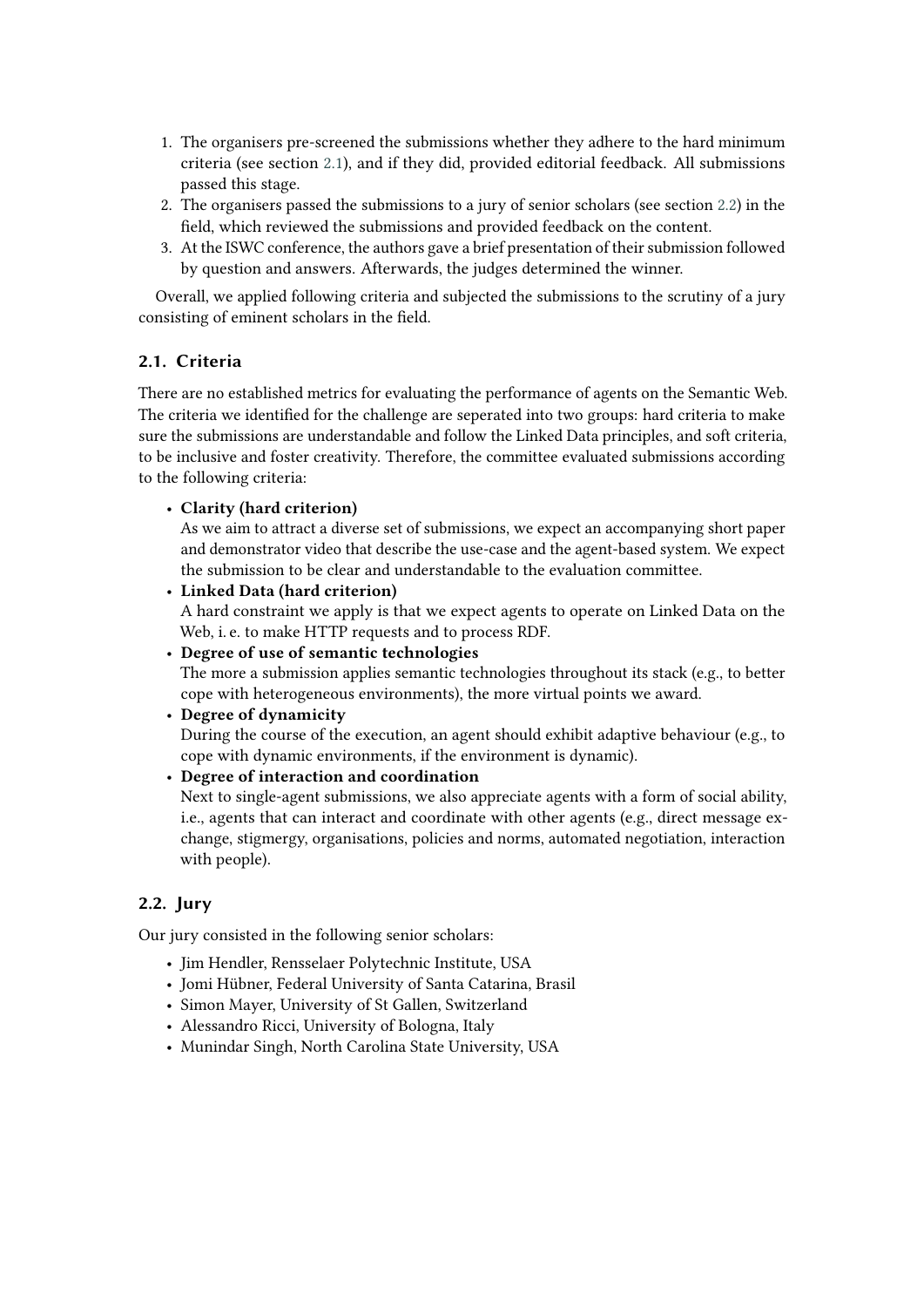## **3. Challenge Submissions and Winner**

The six submissions who passed the pre-screening process were:

- [\[9\]](#page-5-0) "Collaborative Home" by Ramparany, Trentin, Cumin, and Boissier.
- [\[10\]](#page-5-1) "Collaborative Route Finding in Semantic Mazes" by Beaumont, O'Neill, Bermeo, and Collier.
- [\[11\]](#page-5-2) "Crawl into the Dungeon with Hypermedia Agents" by Saffaf and Charpenay.
- [\[12\]](#page-5-3) "Integrated Planning and Execution on Read-Write Linked Data" by Aßfalg, Schneider, and Käfer.
- [\[13\]](#page-5-4) "Building Management using the Semantic Web and Hypermedia Agents" by O'Neill, Beaumont, Bermeo, and Collier.
- [\[14\]](#page-5-5) "WAT: Autonomous Hypermedia-driven Web Agents for Web of Things Devices" by Noura, Siegert, and Gaedke.

Extended versions of those submissions are compiled in this volume. A comparison of those submissions is available in Table [1.](#page-3-0) The table does not point a clear winner out by itself, which shows the importance of a collective decision made by a jury.

In terms of multi-agent platforms, the table shows a certain overlap:

- JaCaMo [\[16\]](#page-5-6) and ASTRA [\[17\]](#page-5-7), platforms that follow the Belief-Desire-Intention architecture, both appear in two submissions: [\[9,](#page-5-0) [11\]](#page-5-2) and [\[10,](#page-5-1) [13\]](#page-5-4) respectively. On top, submission [\[14\]](#page-5-5) also uses part of the JaCaMo platform, but indirectly and at a conceptual level: although their work was not based on a pre-existing agent platform (they developed agents in Python), their multi-agent system followed the CArtAgO architectural framework [\[18\]](#page-5-8), which is also part of JaCaMo.
- Linked-Data-Fu [\[19,](#page-5-9) [20\]](#page-5-10), which can serve as a reactive agent platform, is used only by submission [\[12\]](#page-5-3). On top, two more submissions use it [\[11,](#page-5-2) [14\]](#page-5-5), but merely as a Linked Data crawler.

Despite the overlap, these platforms were used in very different ways: the submitted systems integrate either reasoning, or planning, or learning capabilities, but no submissions uses two of these capabilities at the same time. The need for a software platform that can reliably support all capabilities at once may emerge, as Web agents find adoption.

In terms of environment platforms, the table shows a minor overlap: The two environment platforms prepared by the organizers (AMEE, BOLD) were used only once each, but environments used by other submissions share similarities with AMEE and BOLD: submission [\[11\]](#page-5-2) relies on a maze environment similar to AMEE, while submission [\[9\]](#page-5-0) offers functionalities that encompass those of BOLD. The main motivation for developing new environments was to provide more potential actions on the environment. The two other submissions developed a scenario in the manufacturing domain [\[12,](#page-5-3) [14\]](#page-5-5).

From the six submissions, the jury determined the following winner:

"WAT: Autonomous Hypermedia-driven Web Agents for Web of Things Devices" by Mahda Noura, Valentin Siegert, and Martin Gaedke [\[14\]](#page-5-5).

We congratulate the winners.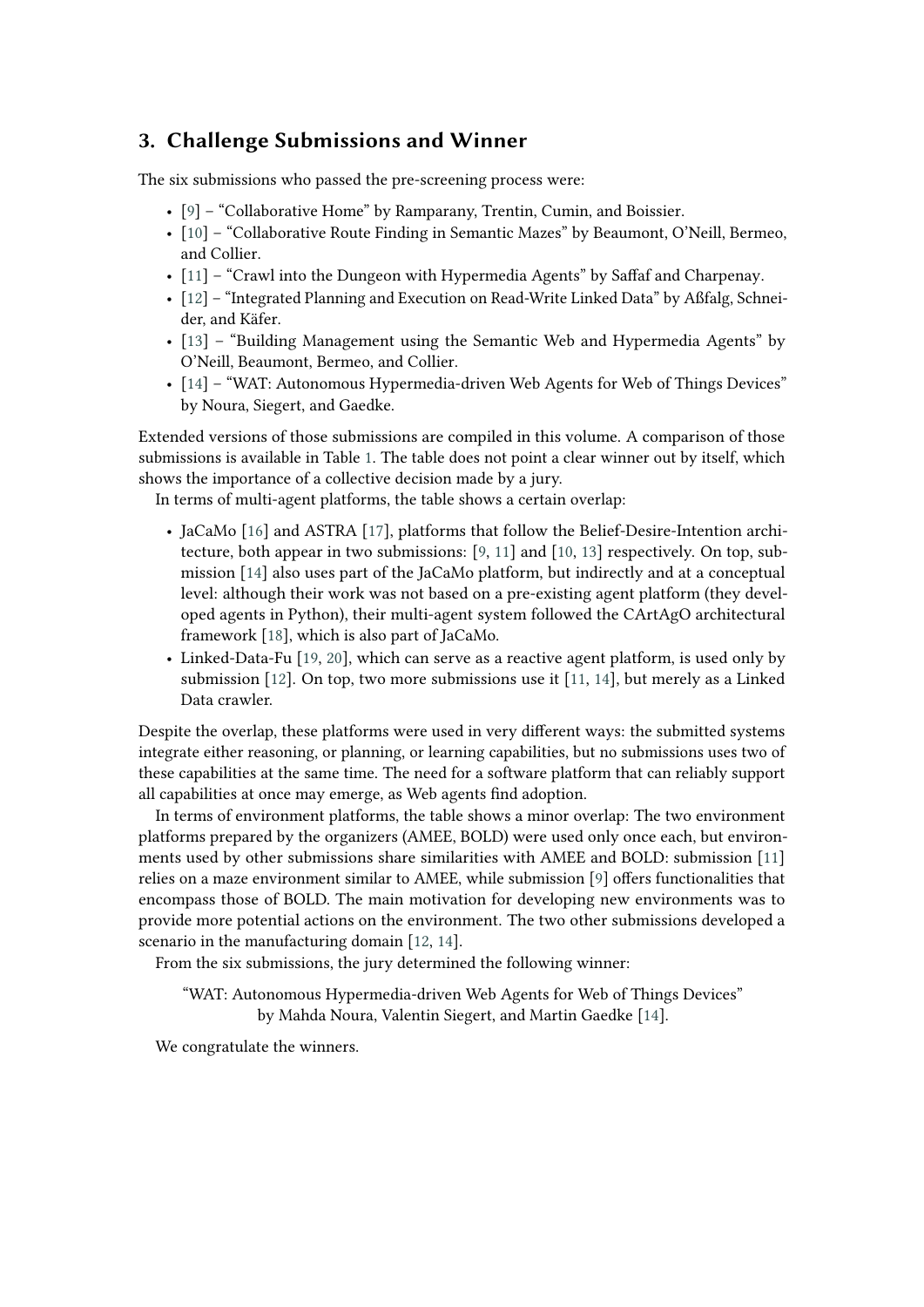| Criterion             |                                                                                                                                         |                |               |                  | Submission    |                |                 |
|-----------------------|-----------------------------------------------------------------------------------------------------------------------------------------|----------------|---------------|------------------|---------------|----------------|-----------------|
|                       |                                                                                                                                         | $\boxed{9}$    | $[10]$        | $[11]$           | $[12]$        | $[13]$         | $[14]$          |
|                       | Semantic Web tech.                                                                                                                      | SPARQL         | (RDF)         | JMC              | EDP           | (RDF)          | (RDF)           |
| <b>SEM</b>            | Nº data sources                                                                                                                         | $\overline{4}$ |               |                  | $1 + n$       |                | $\mathcal{L}$   |
|                       | Ontologies used                                                                                                                         | FOAF, SOSA     | $\alpha$ stom | $\it{custom}$    | $\alpha$ stom | <b>Brick</b>   | TD, SOSA, SAREF |
|                       | Reasoning                                                                                                                               |                |               |                  |               |                |                 |
|                       | Dynamic sources                                                                                                                         |                |               |                  |               |                |                 |
| DYN                   | Planning                                                                                                                                |                |               |                  |               |                |                 |
|                       | Learning                                                                                                                                |                |               |                  |               |                |                 |
| $\overline{\text{K}}$ | Agent count                                                                                                                             |                | $1 + n$       |                  |               | $3 + n$        |                 |
|                       | Interaction protocol(s)                                                                                                                 | Request        | Request       |                  |               | Subscribe      |                 |
|                       | (Multi-)Agent platform                                                                                                                  | JaCaMo         | ASTRA         | JaCaMo           | inked-Data-Fu | ASTRA          | custom          |
|                       | Environment platform                                                                                                                    | Home'In        | <b>AMEE</b>   | <b>AMEE-like</b> | Monkey-LD     | BOLD           | IT'm Factory    |
|                       | Use case domain                                                                                                                         | Home auto.     | Path finding  | Path finding     | Manufacturing | Building auto. | Manufacturing   |
|                       | Table 1: Summary of all submissions against the three soft criteria of the ATAC challenge (SEM: degree of use of semantic technologies, |                |               |                  |               |                |                 |

<span id="page-3-0"></span>

| ions against the three soft criteria of the ATAC challenge (SEM: degree of use of semantic technologies,<br>icity, INT: degree of interaction and coordination) as well as implementation details. Ontologies are<br>ble 1: Summary of all submission<br>OYN: degree of dynam |
|-------------------------------------------------------------------------------------------------------------------------------------------------------------------------------------------------------------------------------------------------------------------------------|
| considered not custom if there exists documented uses by third-parties. Agent interaction protocols are given as per the FIPA                                                                                                                                                 |
| teraction protocol specification [15].                                                                                                                                                                                                                                        |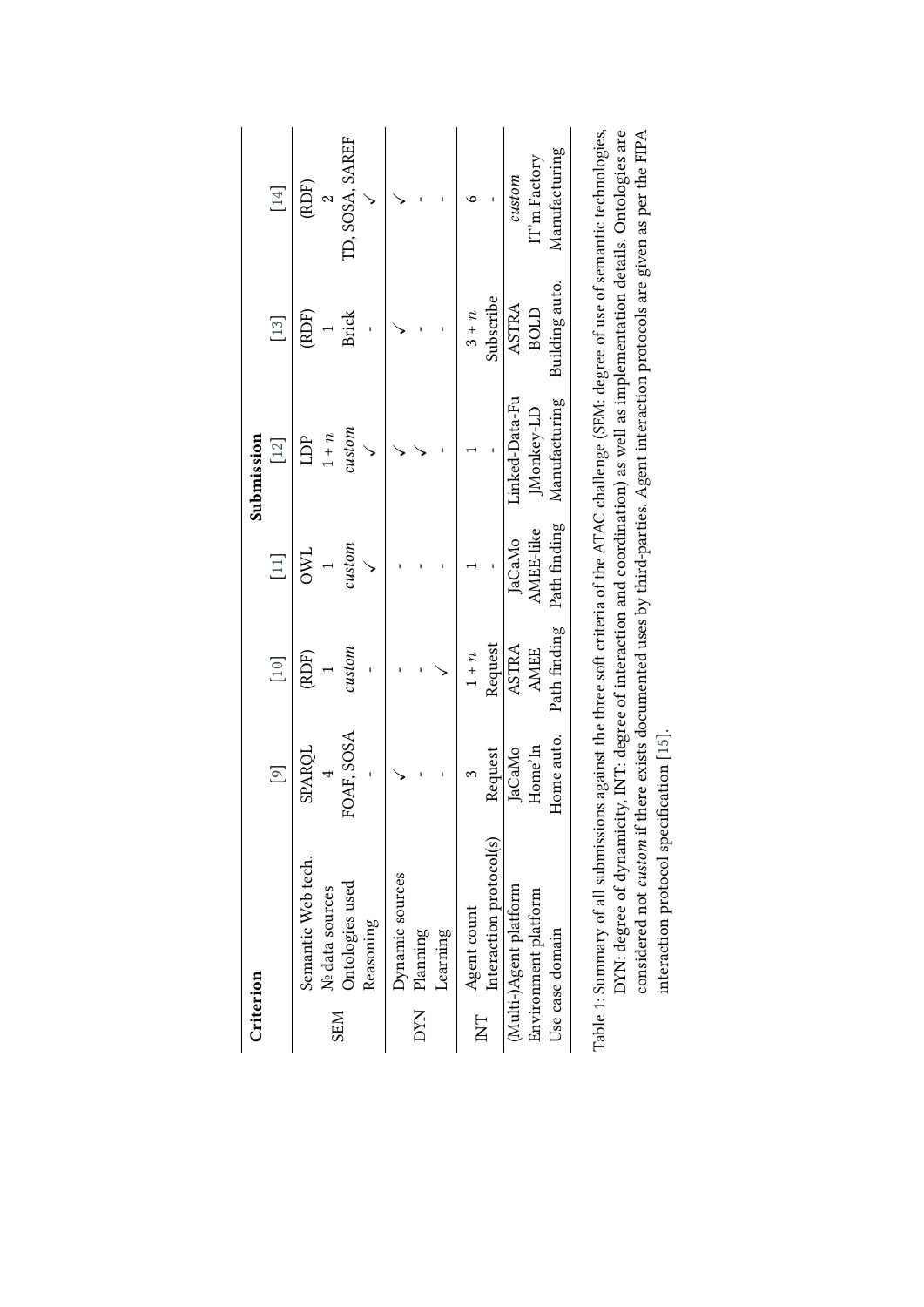### **4. Conclusion**

We were impressed by the diversity of the submissions that ATAC 2021 attracted and appreciate both the conceptual effort and the development effort of all authors to combine a diverse set of technologies and approaches at different maturity stages. We still see a gap to the original vision, where agents are able to operate in different and heterogeneous domains. The jury noted that challenges to address in possible further editions of ATAC were related to the scale of the environment, possibly geographically distributed, and the interaction with real-world objects.

We think that the first edition of ATAC showed promising steps in the right direction. Still, given the many challenges towards the vision of agents on the web, much remains to be done.

November 2021

Tobias Käfer Andreas Harth Andrei Ciortea Victor Charpenay

### **Acknowledgements**

We thank the members of our jury for serving on the panel and for the discussion on the future directions of the field. Furthermore, we thank Mike Amundsen for publishing the non-RDF version of AMEE.

### **References**

- <span id="page-4-0"></span>[1] T. Berners-Lee, J. Hendler, O. Lassila, The Semantic Web, Scientific American (2001).
- <span id="page-4-1"></span>[2] J. A. Hendler, Agents and the Semantic Web, IEEE Intelligent Systems 16 (2001) 30–37.
- <span id="page-4-2"></span>[3] J. A. Hendler, Where are all the intelligent agents?, IEEE Intelligent Systems 22 (2007) 2–3.
- <span id="page-4-3"></span>[4] N. Shadbolt, T. Berners-Lee, W. Hall, The Semantic Web revisited, IEEE Intelligent Systems 21 (2006) 96–101.
- <span id="page-4-4"></span>[5] M. Kovatsch, R. Matsukura, M. Lagally, T. Kawaguchi, K. Toumura, K. Kajimoto, Web of Things (WoT) Architecture, Recommendation, W3C, 2020. Latest version available at [https://www.w3.org/TR/wot-architecture10/.](https://www.w3.org/TR/wot-architecture10/)
- <span id="page-4-5"></span>[6] S. Speicher, J. Arwe, A. Malhotra, Linked Data Platform 1.0, Recommendation, W3C, 2015. Latest version available at [https://www.w3.org/TR/ldp/.](https://www.w3.org/TR/ldp/)
- <span id="page-4-6"></span>[7] E. Mansour, A. V. Sambra, S. Hawke, M. Zereba, S. Capadisli, A. Ghanem, A. Aboulnaga, T. Berners-Lee, A demonstration of the Solid platform for social web applications, in: Proceedings of Demos at the 25th International Conference on World Wide Web (WWW), ACM, 2016, pp. 223–226.
- <span id="page-4-7"></span>[8] A. Ciortea, S. Mayer, F. Gandon, O. Boissier, A. Ricci, A. Zimmermann, A decade in hindsight: The missing bridge between multi-agent systems and the World Wide Web, in: Proceedings of the 18th International Conference on Autonomous Agents and Multi Agent Systems (AAMAS), 2019, p. 1659–1663.